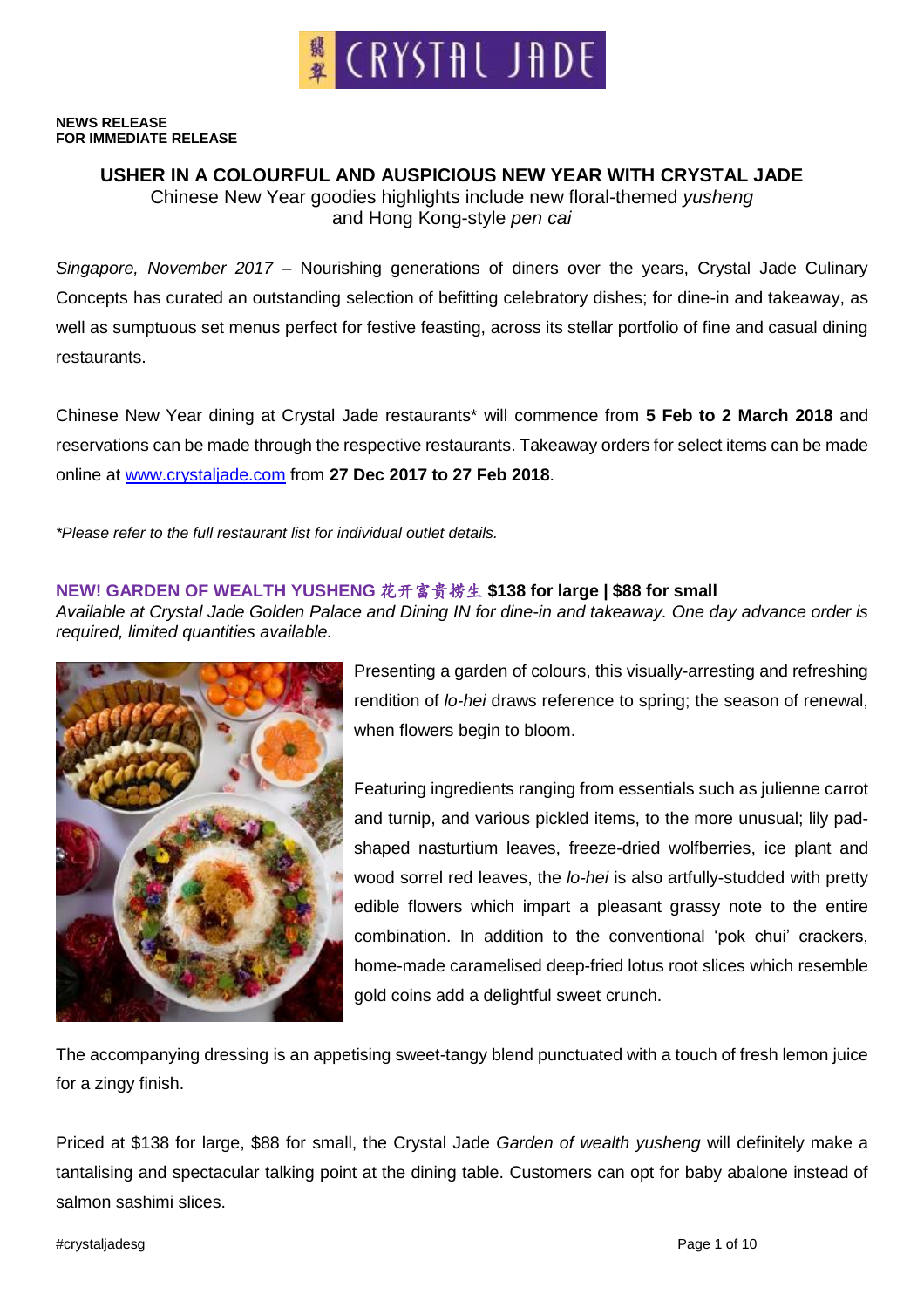# **NEW! HONG KONG 'WEI VILLAGE'-STYLE TREASURE POT** 港式围村发财盆菜

#### **\$338 for small | \$498 large**

*Available at Crystal Jade Palace for dine-in and takeaway. One day advance order is required, limited quantities available.*

Inspired by a version popularised in the area of Yuen Long in New Territories, Hong Kong, this punchy rendition promises a taste of nostalgia.

A celebratory dish typically comprising the fresh produce and livestock grown and reared on the land, the delicacy is prepared by residents of 'wei villages' or 'walled villages'; communities surrounded by walls that were built to protect the inhabitants.



Brimming with 18 different items, this Hong Kong-style treasure pot is distinct in its spiced gravy; heady with the aroma of toasted fennel seeds.

Besides the ubiquitous eight-head abalone and sea cucumber in most conventional 'pen cai', the highlight components of this Hong Kong-style treat are simple pleasures; homemade dace fish balls, prawn balls in tomato sauce, braised Chinese yam, lotus root, fish maw and braised pork among others.

### **FESTIVE FEASTING**

This year, usher in Chinese New Year at a Crystal Jade restaurant. Thoughtfully-crafted Chef's recommendations menu as well as a variety of dine-in set menus showcasing a lavish selection of exquisite plates are available from 5 February to 2 March 2018.

# **CHEF'S RECOMMENDATIONS AND FESTIVE SET MENUS AT CRYSTAL JADE KITCHEN**



Popular among many customers for its affordable dim sum, noodles and congee bowls, Crystal Jade Kitchen's culinary team has conjured several highlight Lunar New Year dishes; *Herbal chicken wrapped in lotus leaf* 药材荷叶鸡 (\$32.80), *Sautéed king prawn in two ways; salt & pepper and pan-fried* 大虾皇两味(\$28.80), *Sautéed scallop and sea whelk with XO sauce* XO 酱带子螺片 (\$28), *Braised pork knuckle, dried oysters and black moss* 发财好市元蹄 (\$32), and *Fried glutinous rice topped with preserved meat* 生炒腊味糯米饭(\$18).

Set menus for four, six, eight and ten persons start from \$298 and are available at all Crystal Jade Kitchen outlets. Steamboat set menu options are also available at Zhongshan Mall; steamboat sets for 4 and 6 persons start from \$418 and \$588 respectively.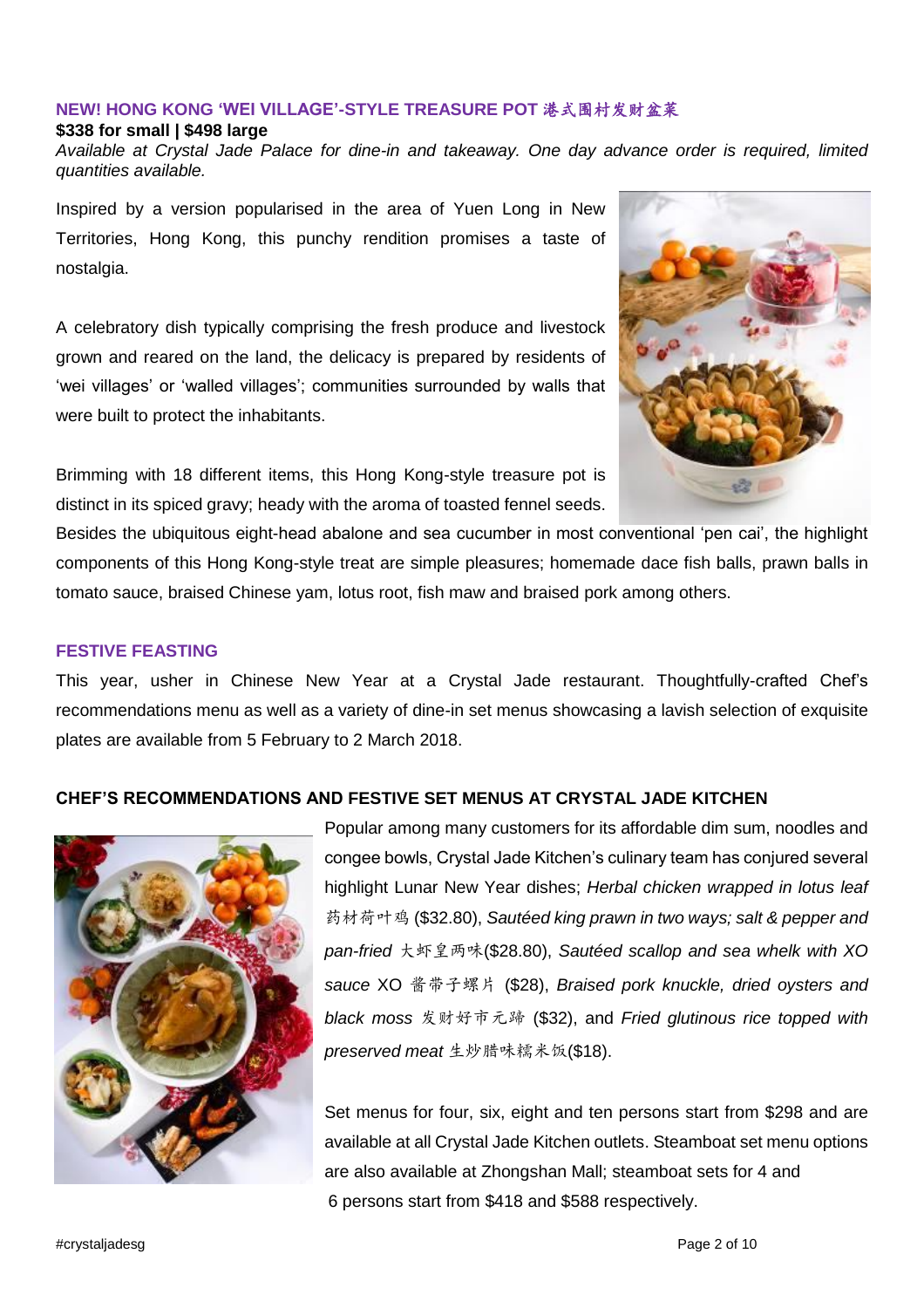## **CHEF'S RECOMMENDATIONS AND FESTIVE SET MENUS AT CRYSTAL JADE LA MIAN XIAO LONG BAO / JIANGNAN**

Famous for its plump and juicy *xiao long bao* and *la mian* selection, Crystal Jade La Mian Xiao Long Bao/Jiangnan is introducing a limited edition *Steamed Fortune dumpling* 发财幸运水饺 (\$6.80 for 6 pieces); a broth-filled nugget comprising a tasty combination of minced pork, black moss, mushrooms and diced carrots, as well as a pretty-in-pink *Pan-fried auspicious chilli crab bun* 鸿 运辣 椒蟹 生煎 包 (\$6.80 for 3 pieces) brimming with a juicy chilli crab meat filling.



Other auspicious options include an irresistibly-crisp *Deep-fried chicken coated with black bean and spice* served on a bed of crunch fried minced garlic and black beans 香辣风沙鸡 (\$18.80) and *Sautéed egg white with conpoy, shrimp and fish meat* 芙蓉三鲜 (\$16.80)

Set menus for four, six, eight and ten persons are priced from \$238 and available at all Crystal Jade La Mian Xiao Long Bao / Jiangnan outlets.

#### **FESTIVE SET MENUS AT FINE DINING RESTAURANTS**

*Crystal Jade Palace Restaurant (Ngee Ann City), Crystal Jade Golden Palace (Paragon), Crystal Jade Dining IN (VivoCity)* 



A comprehensive range of elaborate set menus showcasing premium ingredients and produce are served at all three fine-dining restaurants.

### *Crystal Jade Palace*

- Set menus starting at \$108 to \$198 per person (minimum 2 to dine) and \$488 to \$2988 for four to ten persons

*Crystal Jade Golden Palace*

- Set menus starting at \$108 to \$168 per person (minimum 2 to dine) and \$528 to \$4888 for four to ten persons

*Crystal Jade Dining IN* 

- Set menus at \$108 (minimum 2 to dine) and start from \$328 to \$1988 for four to ten persons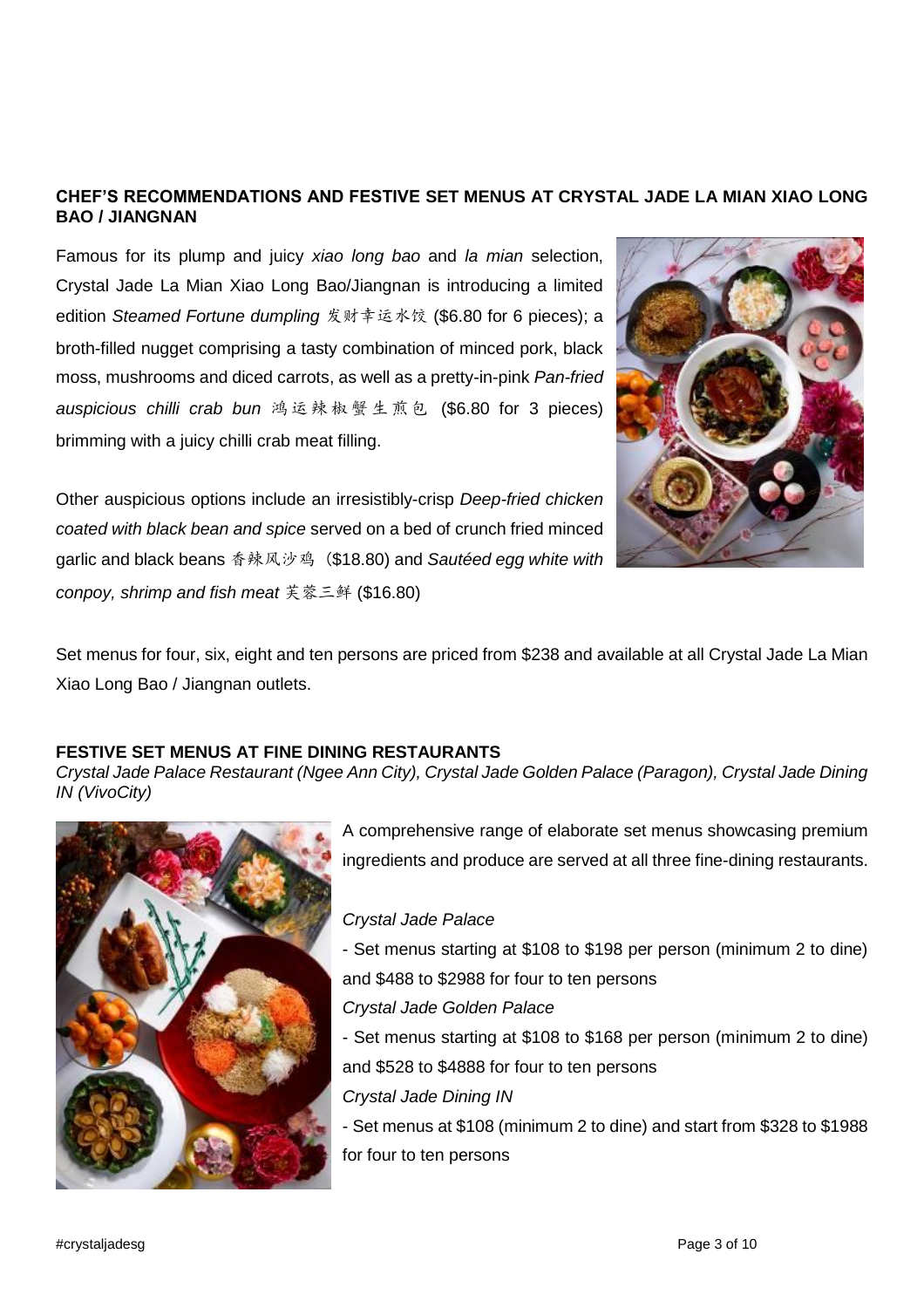#### **Promotions for dine-in**

- CNY set menu discount\* (5 Feb – 2 March 2018) 10% discount for Jadeite members making payment with partnering bank cards 8% discount for Jadeite members or partnering bank cards

*\* Discount is not applicable on CNY eve 15 Feb. From 5 Feb – 2 Mar 2018, there will be no accumulation and redemption of Jadeite points.*

#### **FESTIVE TAKEAWAY DELIGHTS**

\*Please refer to Appendix 1A for full list of items.

From 27 Dec 2017 – 27 Feb 2018, takeaway orders can be made online at [www.crystaljade.com](http://www.crystaljade.com/) and customers can also place their orders in person at all Crystal Jade restaurants and bakery outlets from late December. Collection of orders can be made from 29 Jan – 2 March at select Crystal Jade outlets.

Perfect for family gatherings or office parties during the festive period, Crystal Jade's Lunar New Year takeaway items range from *yusheng*, treasure pots and *Buddha jumps over the wall*, to sweet and savoury traditional cakes and cookies.



*Abundance abalone treasure pot', Buddha jumps over the wall & Traditional yusheng with salmon*

### **Abundance abalone treasure pot** 福满鲍鱼海味盆菜 **\$338 for small | \$508 for large**

*Available at Crystal Jade Golden Palace (Paragon), Crystal Jade Dining IN (Vivocity) for dine-in and takeaway. One day advance order is required, limited quantities available.*

This timeless *Abundance abalone treasure pot* never goes out of style. Boasting choice ingredients the likes of eight-head abalone, sea cucumber, dried oyster, conpoy, black moss, pig trotter and dried mushrooms braised among others braised in a full-bodied thick sauce, this hearty generous pot of wholesome goodness is a definite show-stopper on any reunion table and is best savoured in the company of family and friends.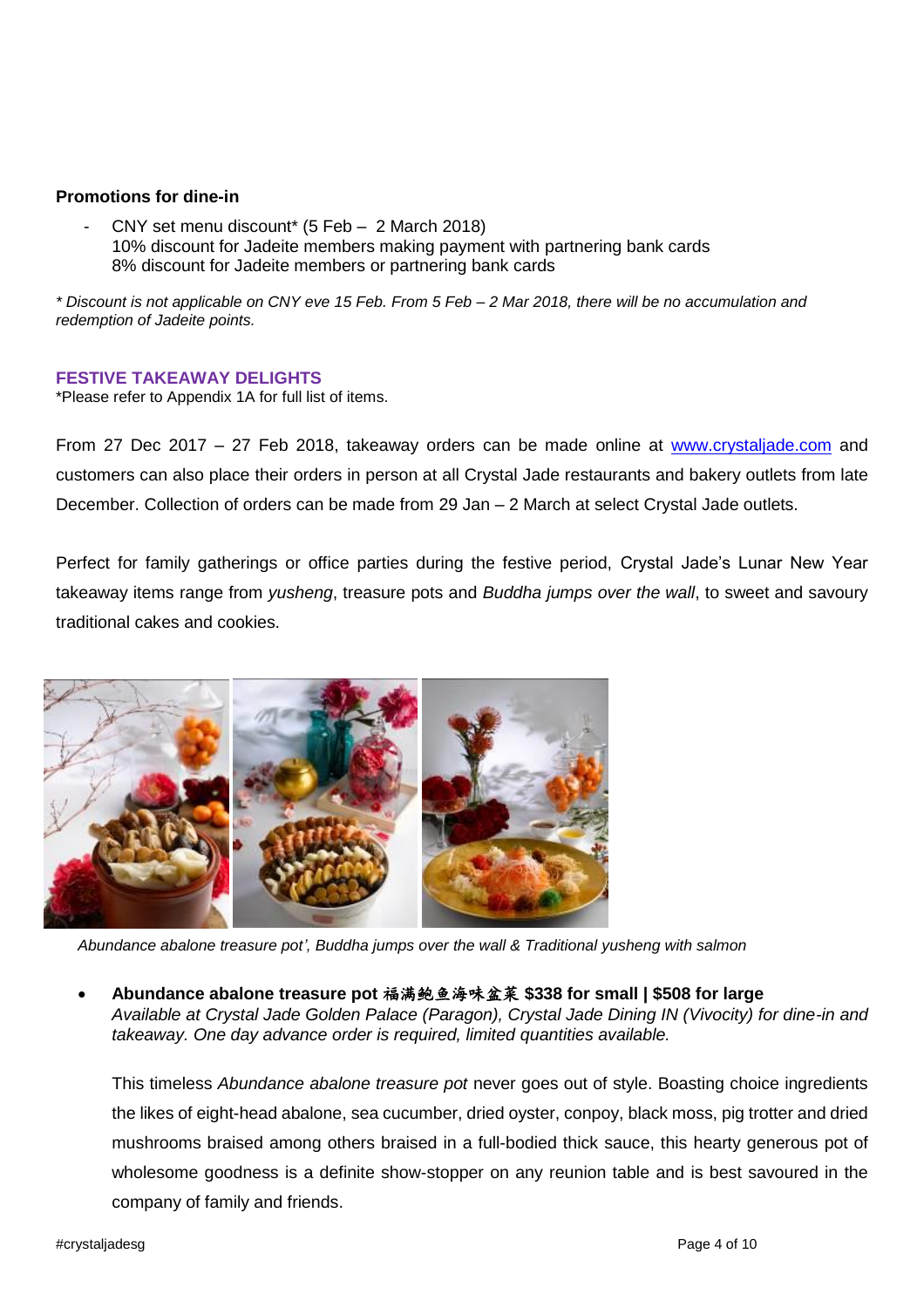**Buddha jumps over the wall** 佛跳墙**, \$218 for 5 pax**  *Available at Crystal Jade Kitchen for takeaway and dine-in*

Definitely *the* highlight on any reunion dinner table, this veritable speciality is painstakingly-prepared; the flavourful stock is rendered by simmering premium ingredients such as whole 8-head abalone, sea cucumber and fresh ginseng over six hours until the broth is reduced to a luscious consistency.

 **Reunion baby abalone yusheng** 贺岁团圆金鲍仔捞生 **\$42.80 for small | \$68.80 for large** *Available at Crystal Jade La Mian Xiao Long Bao / Jiangnan and Crystal Jade Kitchen for takeaway and dine-in*

Toss to an abundant year ahead with a classic *yusheng* provide with abalone slices; customers may opt for sliced sashimi at the same price.

 **Trio bundle set** 三星报喜 **\$298.80 for small | \$508.80 for large** *Available at Crystal Jade La Mian Xiao Long Bao / Jiangnan and Crystal Jade Kitchen for takeaway and dine-in*

For convenience, customers can order the *Trio bundle set*, comprising a small or large treasure pot, *yusheng* and choice of 9-inch yam or carrot cake for easy and fuss-free festive feasting.

 **Sweet and savoury traditional cakes** *Available at all outlets for takeaway till (15 February 2018)*



*Eternal bliss sampling platter, Almond puff cookies, Gold leaf double fish glutinous rice cake and Fortune Bo Lo pineapple tarts*

A nod to sweet beginnings and excellent for gift-giving, the elegant *Eternal bliss sampling platter* 五 福临门 \$38.80 comprises five different homemade items including *Carrot cake*, *Yam cake*, *Water chestnut cake*, *Egg cake* and *Glutinous rice cake*.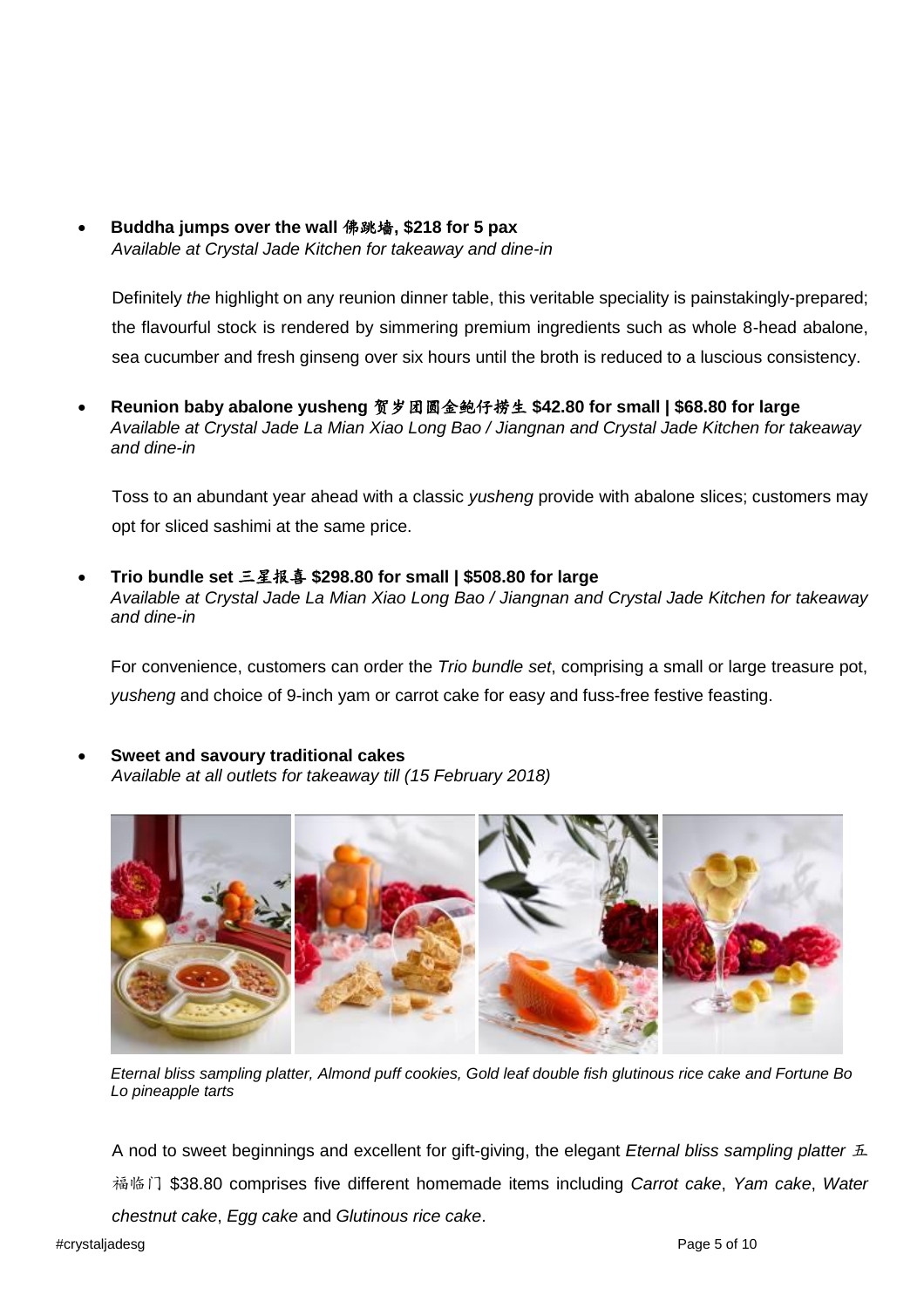Light and pillow-soft, the unassuming *Egg cake* 金银满屋鸡蛋糕 (\$13.80 for 7-inch cake) is a delightful Chinese-style sponge cake made with egg yolks; a great treat to serve to visiting guests or for personal enjoyment with a freshly-brewed cup of Chinese tea. The well-received *Carrot cake* 财 源滚滚腊味萝卜糕 (\$29.80 for 9-inch cake) and *Yam cake* 步步高升腊味芋头糕 (\$29.80 for 9-inch cake) remain on the menu by popular demand. Smaller 7-inch versions are also available (\$21.80).

Besides the perennial favourite of traditional *Glutinous rice cake* 发财年糕 (\$27.80 for 9-inch cake), Crystal Jade's team of chefs has also conjured a *Gold bar glutinous rice cake* 金砖年糕 (\$22.80) and a pair of *Gold leaf double fish glutinous rice cake* 金箔双鱼年糕 (\$43.80); both of which symbolise a prosperous year ahead.

### **Chinese New Year Cookies**

*Available at all outlets for takeaway till 2 March 2018*

Present visiting relatives and friends with Crystal Jade's signature festive cookies; crispy-top *Fortune Bo Lo pineapple tarts* 旺上旺菠萝黄梨挞 (\$19.80) with a generous filling of well-balanced sweet and tart pineapple jam, and buttery *Almond puff cookies* 黄金杏仁酥 (\$12.80)

#### **Promotions for takeaway items**

a) Online Order period 27 Dec 2017 – 27 Feb 2018, collection from 29 Jan 2018 at select outlets

- 10% discount for Jadeite members making payment with partnering bank cards
- 8% discount for Jadeite members **or** partnering bank cards

b) Outlet Order promotion period 29 Jan – 2 March 2018.

- 10% discount for Jadeite members making payment with partnering bank cards
- 8% discount for Jadeite members **or** partnering bank cards

For more information on outlet locations, please log on to [www.crystaljade.com.](http://www.crystaljade.com/)

#### **ABOUT CRYSTAL JADE GROUP**

Founded in 1991, Crystal Jade is a Singapore-based culinary brand with one-MICHELIN star. Committed to preserving the rich traditions of Chinese cuisine, the group's portfolio of specialty dining concepts range from fine dining and casual dining restaurants to specialty bakeries.

In 2014, L Capital Asia, the private equity arm of LVMH Moët Hennessy – Louis Vuitton officiated a 90% stake buy in Crystal Jade. Later in June 2015, Standard Chartered Private Equity (SCPE) announced its investment in the group as well. To date, the award-winning group owns and operates over 120 outlets in over 27 major cities across Asia Pacific.

#### *Note to editors:*

- *All prices are subject to 10% service charge and GST.*
- *High-res images of select CNY items and dishes are available upon request via email.*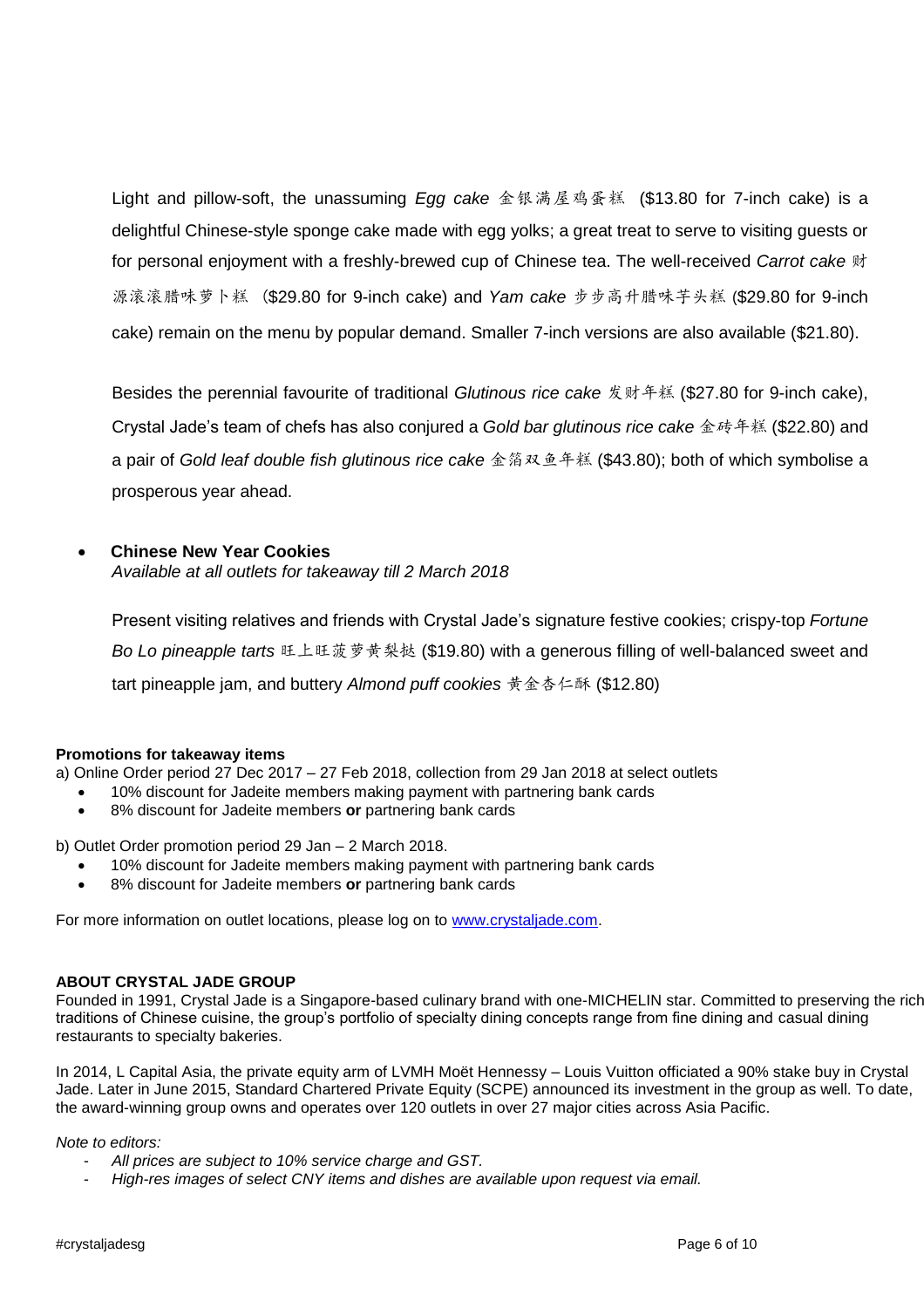For more information or assistance, please contact: **Sixth Sense Communications & PR Consultancy** Loh Hsian Ming<br>
T: 6423 0096 | M: 9435 9171<br>
T: 6423 00

E: [hsianming@sixthsense.com.sg](mailto:hsianming@sixthsense.com.sg)

T: 6423 0096 | M : 9232 5508<br>E: rachel@sixthsense.com.sg

## **Crystal Jade Culinary Concepts Holding**

Cynthia Yee, Senior Vice President, Marcom Rosalind Tan, Asst Manager, Marcom T: 6512 0813 | M : 9479 7649 T: 6512 0802 | M: 8328 3628<br>E: cynthia.yee@crystaliade.com

E: rosalind.tan@crystaljade.com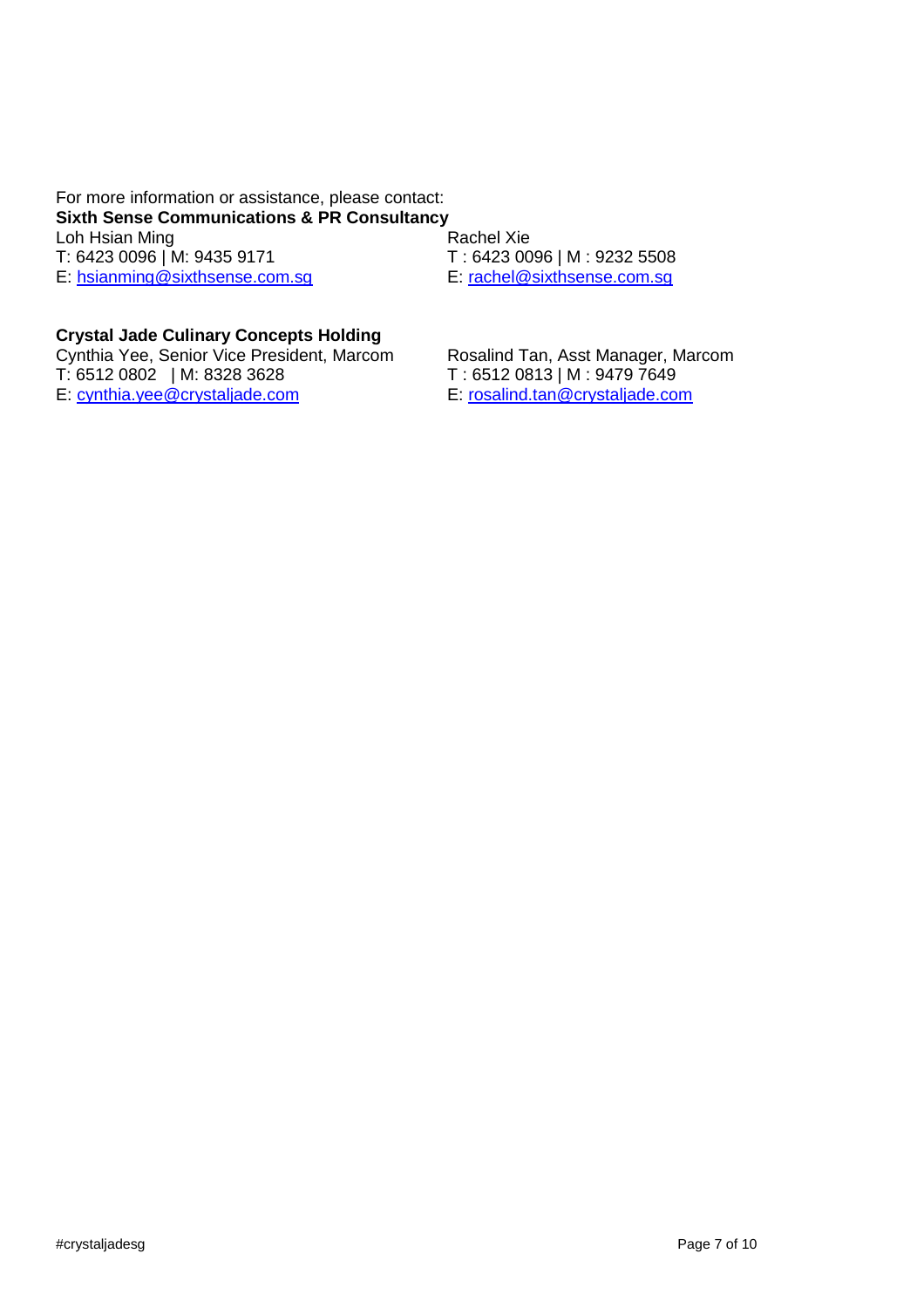# **APPENDIX 1A: FESTIVE TAKEAWAY AVAILABILITY DETAILS**

| <b>Festive Takeaways</b>                                     | <b>Outlets</b>                                                              |
|--------------------------------------------------------------|-----------------------------------------------------------------------------|
| Classic salmon yusheng<br>\$46.80 (small); \$89.80 (large)   | Crystal Jade Palace<br>Crystal Jade Golden Palace<br>Crystal Jade Dining IN |
| Garden of wealth yusheng                                     | Crystal Jade Golden Palace                                                  |
| \$88 (small); \$138 (large)                                  | Crystal Jade Dining IN                                                      |
| Reunion baby abalone yusheng                                 | Crystal Jade La Mian Xiao Long Bao                                          |
| \$42.80 (small); \$68.80 (large)                             | <b>Crystal Kitchen</b>                                                      |
| Abundance Abalone Treasure Pot                               | Crystal Jade Golden Palace                                                  |
| \$338 (small); \$508 (large)                                 | Crystal Jade Dining IN                                                      |
| Hong Kong Style Treasure Pot<br>\$338 (small); \$498 (large) | Crystal Jade Palace                                                         |
| <b>Bountiful Abalone Treasure Pot</b>                        | Crystal Jade Kitchen                                                        |
| \$248 (small); \$428 (large)                                 | Crystal Jade Jiangnan/La Mian Xiao Long Bao                                 |
| Buddha Jumps Over The Wall<br>\$218 (small)                  | Crystal Jade Kitchen                                                        |
| <b>Prosperity Traditional Cakes</b>                          | All Crystal Jade outlets except C-Jade Deli Corner & Crystal Jade           |
| $$13.80 - $43.80$                                            | La Mian Xiao Long Bao at T1 Departure Hall)                                 |
| Fortune Bo Lo Pineapple Tart                                 | All Crystal Jade outlets except C-Jade Deli Corner & Crystal Jade           |
| $$12.80 - $19.80$                                            | La Mian Xiao Long Bao at T1 Departure Hall)                                 |
| <b>Almond Puff Cookies</b><br>$$6.80 - $12.80$               |                                                                             |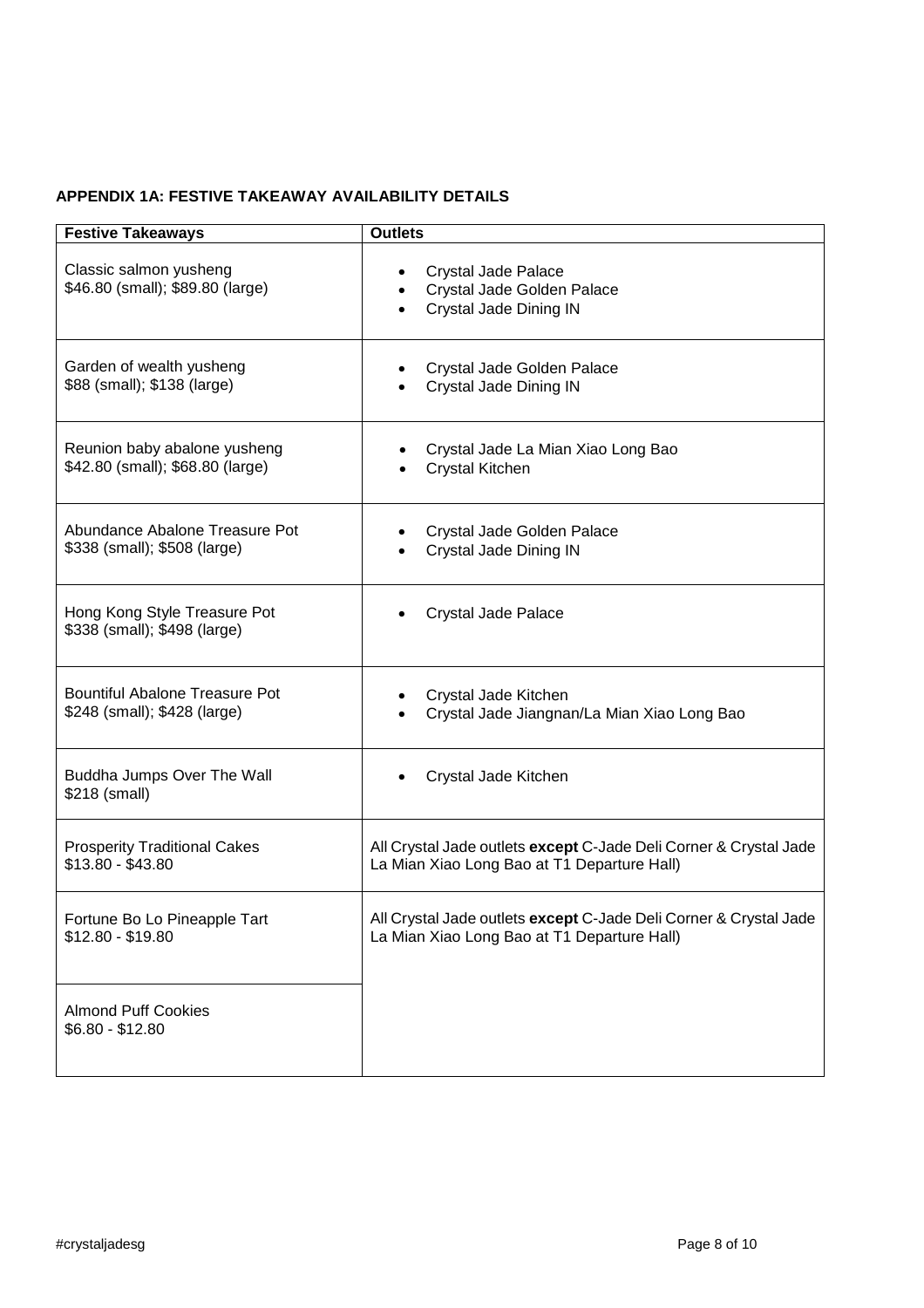### **APPENDIX 1B: PARTICIPATING OUTLETS LISTING**

| <b>Concept</b>       | <b>Outlets</b>                        | <b>Address</b>                              | <b>Tel</b>                                                           |
|----------------------|---------------------------------------|---------------------------------------------|----------------------------------------------------------------------|
| Fine Dining          | Crystal Jade Palace<br>Restaurant     | Ngee Ann City #04-19                        | 6735 2388                                                            |
|                      | Crystal Jade Golden Palace            | Paragon #05-22                              | 6734 6866                                                            |
|                      | Crystal Jade Dining IN                | VivoCity #01-112                            | 6278 5626                                                            |
| <b>Casual Dining</b> | Crystal Jade Kitchen                  | Tampines Mall #B1-11                        | 6788 0633                                                            |
|                      |                                       | Great World City #03-30                     | 6738 2911                                                            |
|                      |                                       | Holland Village, No.2 Lor<br>Mambong        | 6469 0300                                                            |
|                      |                                       | Ngee Ann City #B2-38                        | 6238 1411                                                            |
|                      |                                       | The Clementi Mall #03-54                    | 6659 9215                                                            |
|                      |                                       | Causeway Point #05-10                       | 6891 1779                                                            |
|                      |                                       | Westgate #04-42                             | 6465 9822                                                            |
|                      |                                       | Suntec City #B1-112                         | 6884 5172                                                            |
|                      |                                       | Plaza Singapura #02-32                      | 6336 2833                                                            |
|                      |                                       | Zhongshan Mall #01-18                       | 6339 0283                                                            |
|                      |                                       | The Centrepoint #03-43                      | 6734 9420                                                            |
|                      |                                       | Jurong Point 2 #03-96                       | 6790 2212                                                            |
|                      | Crystal Jade La Mian Xiao<br>Long Bao | Great World City #02-54                     | 6738 5595                                                            |
|                      |                                       | Holland Avenue 241                          | 6463 0968                                                            |
|                      |                                       | VivoCity #01-52                             | 6221 1830                                                            |
|                      |                                       | Blk 470, Toa Payoh #01-70                   | 6250 2301                                                            |
|                      |                                       | Bugis Junction #B1-04A                      | 6339 6902                                                            |
|                      |                                       | Ngee Ann City #B2-36A                       | 6733 3229                                                            |
|                      |                                       | T1 Departure/ Transit Lounge<br>East #03-54 | 6542 3158<br>*CNY set and takeway<br>items are not available<br>here |